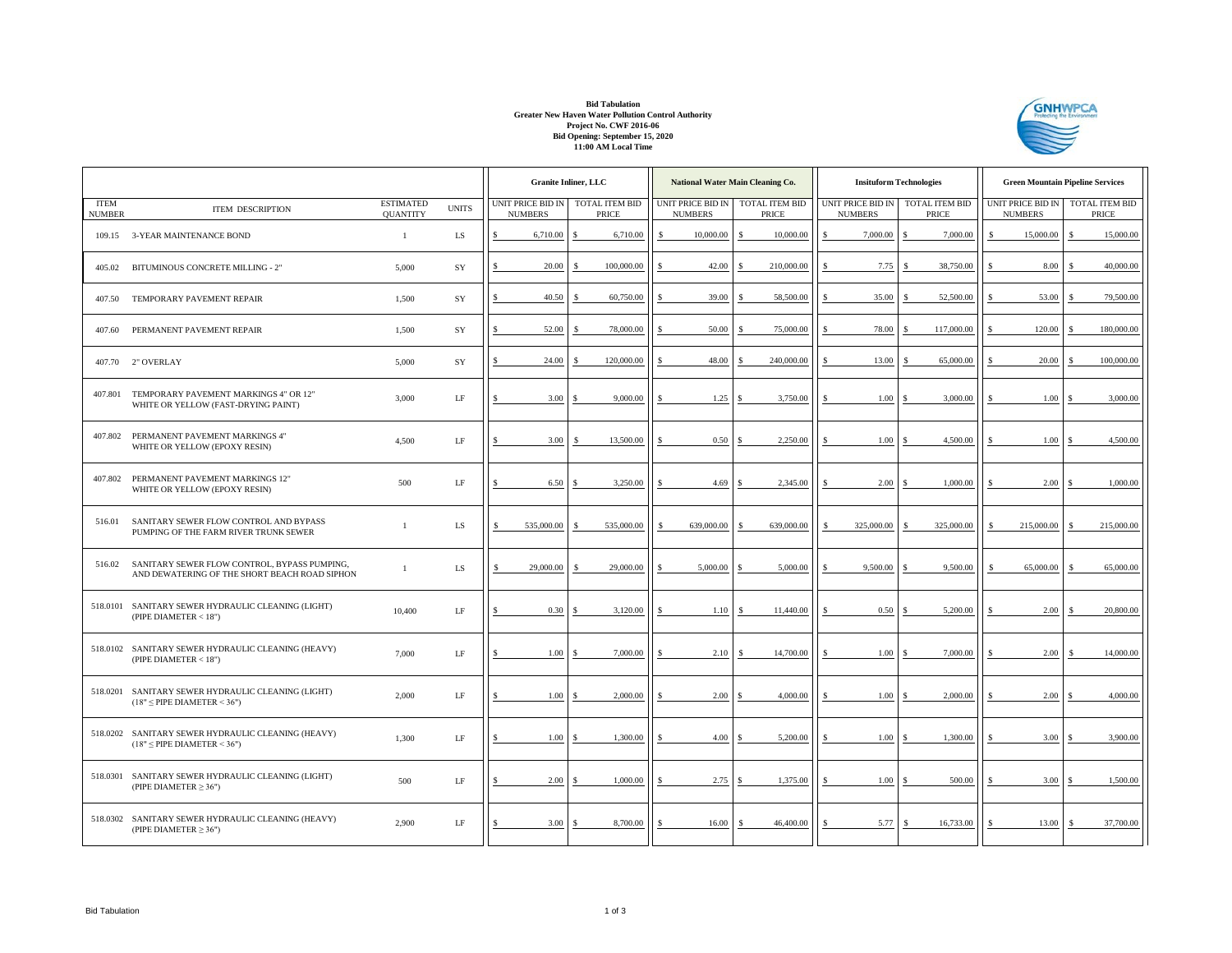## **Bid Tabulation Greater New Haven Water Pollution Control Authority Project No. CWF 2016-06 Bid Opening: September 15, 2020 11:00 AM Local Time**



|                              |                                                                                                |                                     |              | <b>Granite Inliner, LLC</b>                        |  |            |     |                                     | National Water Main Cleaning Co. | <b>Insituform Technologies</b>      |                                       |            | <b>Green Mountain Pipeline Services</b>            |   |            |
|------------------------------|------------------------------------------------------------------------------------------------|-------------------------------------|--------------|----------------------------------------------------|--|------------|-----|-------------------------------------|----------------------------------|-------------------------------------|---------------------------------------|------------|----------------------------------------------------|---|------------|
| <b>ITEM</b><br><b>NUMBER</b> | <b>ITEM DESCRIPTION</b>                                                                        | <b>ESTIMATED</b><br><b>QUANTITY</b> | <b>UNITS</b> | UNIT PRICE BID IN TOTAL ITEM BID<br><b>NUMBERS</b> |  | PRICE      |     | UNIT PRICE BID IN<br><b>NUMBERS</b> | <b>TOTAL ITEM BID</b><br>PRICE   | UNIT PRICE BID IN<br><b>NUMBERS</b> | <b>TOTAL ITEM BID</b><br><b>PRICE</b> |            | UNIT PRICE BID IN TOTAL ITEM BID<br><b>NUMBERS</b> |   | PRICE      |
|                              | 520.0101 8" SANITARY SEWER<br><b>CURED-IN-PLACE PIPE LINING</b>                                | 13,100                              | LF           | 35.00                                              |  | 458,500.00 |     | 28.00                               | 366,800.00                       | 28.00                               |                                       | 366,800.00 | 27.00                                              |   | 353,700.00 |
|                              | 520.0102 10" SANITARY SEWER<br><b>CURED-IN-PLACE PIPE LINING</b>                               | 1,400                               | $\rm LF$     | 40.00<br>S                                         |  | 56,000.00  | \$. | 31.00                               | 43,400.00                        | 30.00<br>Ś.                         |                                       | 42,000.00  | 29.00                                              |   | 40,600.00  |
|                              | 520.0103 12" SANITARY SEWER<br><b>CURED-IN-PLACE PIPE LINING</b>                               | 2,900                               | LF           | 42.00<br>S                                         |  | 121,800.00 |     | 33.00                               | 95,700.00                        | 32.00<br>\$                         |                                       | 92,800.00  | 31.00                                              |   | 89,900.00  |
|                              | 520.0104 18" SANITARY SEWER<br><b>CURED-IN-PLACE PIPE LINING</b>                               | 3,300                               | $\rm LF$     | 78.00<br>S                                         |  | 257,400.00 | \$. | 78.00                               | 257,400.00                       | \$<br>86.00                         |                                       | 283,800.00 | 49.00                                              | S | 161,700.00 |
|                              | 520.0105 36" SANITARY SEWER<br><b>CURED-IN-PLACE PIPE LINING</b>                               | 2,500                               | LF           | 178.00<br>Ś                                        |  | 445,000.00 |     | 176.00                              | 440,000.00                       | 110.00                              |                                       | 275,000.00 | 195.00                                             |   | 487,500.00 |
| 520.10                       | RE-ESTABLISH HOUSE SERVICE CONNECTIONS                                                         | 360                                 | EA           | 290.00<br>\$                                       |  | 104,400.00 |     | 50.00                               | 18,000.00                        | 80.00                               |                                       | 28,800.00  | 100.00                                             |   | 36,000.00  |
| 520.11                       | <b>CUT PROTRUDING TAPS</b>                                                                     | 18                                  | EA           | 1,240.00                                           |  | 22,320.00  |     | 150.00                              | 2,700.00                         | Ś<br>300.00                         |                                       | 5,400.00   | 400.00                                             |   | 7,200.00   |
|                              | 520.1201 SEWER LATERAL / SEWER MAIN CONNECTION<br>LINING (TOP HAT) (PIPE DIAMETER $\leq 10"$ ) | 70                                  | EA           | 2,150.00<br>Ś                                      |  | 150,500.00 |     | 1,800.00                            | 126,000.00                       | $\mathbf{\hat{S}}$<br>1,995.00      |                                       | 139,650.00 | 2,100.00                                           |   | 147,000.00 |
|                              | 520.1202 SEWER LATERAL / SEWER MAIN CONNECTION<br>LINING (TOP HAT) (PIPE DIAMETER = 12")       | $25\,$                              | EA           | 2,650.00                                           |  | 66,250.00  |     | 1,800.00                            | 45,000.00                        | 2,450.00<br>\$                      |                                       | 61,250.00  | 2,700.00                                           |   | 67,500.00  |
|                              | 520.1203 SEWER LATERAL / SEWER MAIN CONNECTION<br>LINING (TOP HAT) (PIPE DIAMETER = 18")       | 15                                  | EA           | 4,000.00                                           |  | 60,000.00  |     | 4,300.00                            | 64,500.00                        | 3,650.00                            |                                       | 54,750.00  | 3,800.00                                           |   | 57,000.00  |
| 520.13                       | SEWER LATERAL / SEWER MAIN CONNECTION<br>EPOXY-COATING REPAIR MORTAR REHABILITATION            | 30                                  | EA           | 1,200.00<br>Ś                                      |  | 36,000.00  | \$. | 3,300,00                            | 99,000.00                        | 1.250.00<br>\$.                     |                                       | 37,500.00  | 600.00                                             |   | 18,000.00  |
| 520.14                       | CHEMICAL GROUTING OF SEWER LATERALS                                                            | 70                                  | EA           | 370.00<br>s                                        |  | 25,900.00  |     | 425.00                              | 29,750.00                        | 375.00<br>\$                        |                                       | 26,250.00  | 300.00                                             |   | 21,000.00  |
| 520.15                       | CHEMICAL GROUTING OF SEWER JOINTS AND HOLES                                                    | 70                                  | EA           | 370.00<br>Ś                                        |  | 25,900.00  |     | 140.00                              | 9,800.00                         | 375.00                              |                                       | 26,250.00  | 70.00                                              |   | 4.900.00   |
| 522.01                       | SANITARY SEWER TELEVISION INSPECTION<br>(PIPE DIAMETER < 18")                                  | 17,400                              | $\rm LF$     | 2.00                                               |  | 34,800.00  |     | 1.00                                | 17,400.00                        | 1.75                                |                                       | 30,450.00  | 2.00                                               |   | 34,800.00  |
| 522.02                       | SANITARY SEWER TELEVISION INSPECTION<br>$(18" \leq$ PIPE DIAMETER < 36")                       | 3,300                               | LF           | 3.00                                               |  | 9,900.00   |     | 1.00                                | 3,300.00                         | 3.00                                |                                       | 9,900.00   | 2.00                                               |   | 6,600.00   |
| 522.03                       | SANITARY SEWER TELEVISION INSPECTION<br>(PIPE DIAMETER $\geq$ 36")                             | 3,400                               | LF           | 13.00                                              |  | 44,200.00  | \$  | 1.00                                | 3,400.00                         | 13.50<br>\$                         |                                       | 45,900.00  | 2.00                                               |   | 6,800.00   |